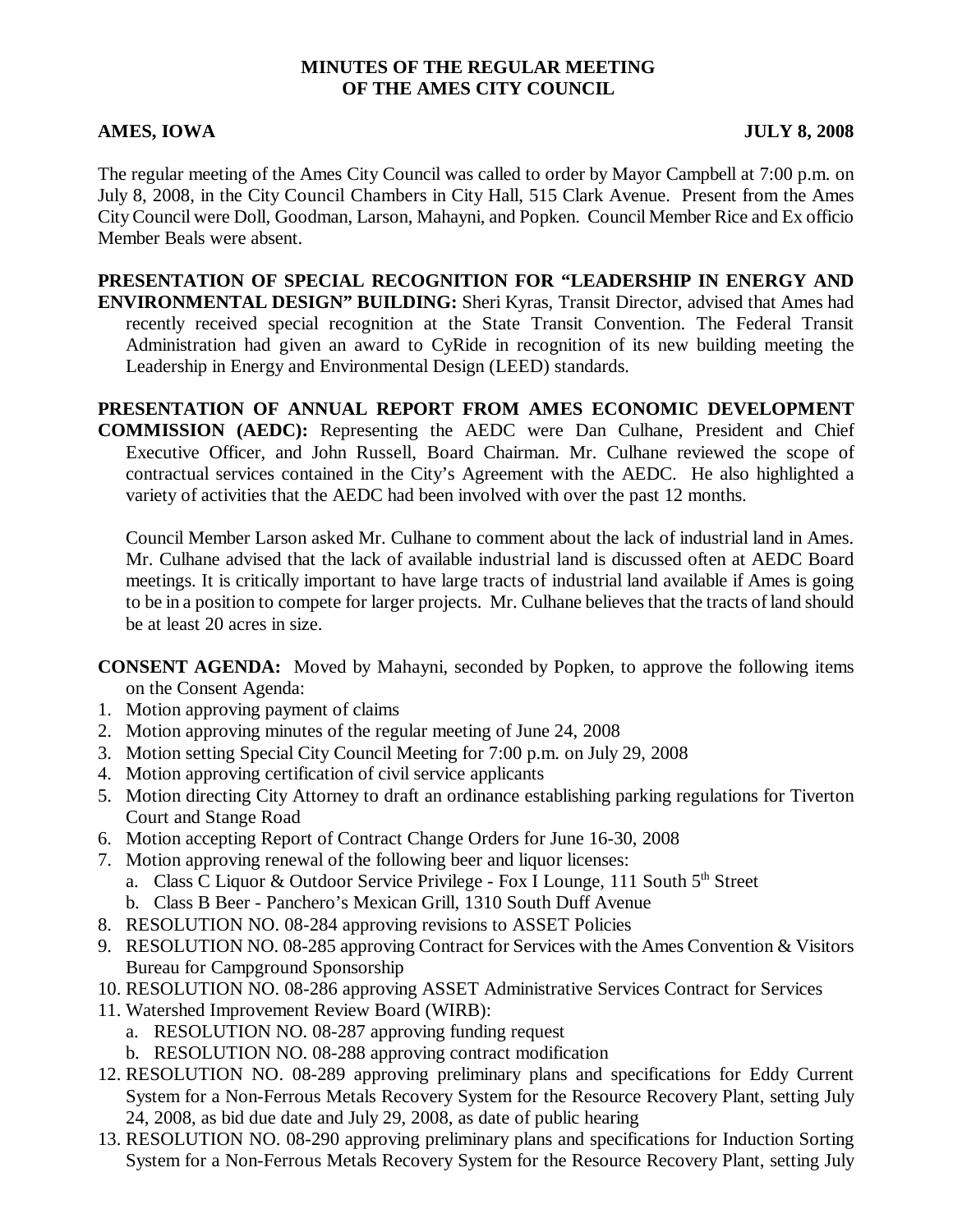24, 2008, as bid due date and July 29, 2008, as date of public hearing

- 14. RESOLUTION NO. 08-291 approving preliminary plans and specifications for Conveyors for a Non-Ferrous Metals Recovery System for the Resource Recovery Plant, setting July 24, 2008, as bid due date and July 29, 2008, as date of public hearing
- 15. RESOLUTION NO. 08-292 approving preliminary plans and specifications for 2008/09 CDBG Neighborhood Curb Replacement Program, setting July 24, 2008, as bid due date and July 29, 2008, as date of public hearing
- 16. RESOLUTION NO. 08-293 awarding contract for Diesel Fuel Supply at Power Plant to Keck Company, Inc., of Des Moines, Iowa, in an amount not to exceed \$1,000,000/year
- 17. RESOLUTION NO. 08-294 awarding a contract to Vital Support Systems of Urbandale, Iowa, for the Network Equipment Upgrade (telephone system) at a cost of \$73,295.50
- 18. RESOLUTION NO. 08-295 approving contract and bond for Lime Sludge Disposal Operation
- 19. RESOLUTION NO. 08-296 accepting final completion of Water Pollution Control Plant SCADA construction in the amount of \$360,721.65
- 20. RESOLUTION NO. 08-297 approving Minor Final Plat for Dauntless Subdivision, 8<sup>th</sup> Addition Roll Call Vote: 5-0. Resolutions declared adopted unanimously, signed by the Mayor, and hereby made a portion of these minutes.
- **PUBLIC FORUM:** No one spoke during this time.
- **FIREWORKS PERMIT FOR IOWA GAMES OPENING CEREMONIES:** Moved by Popken, seconded by Goodman, to approve a permit to shoot fireworks from an area southeast of the intersection of University Boulevard and SE 16<sup>th</sup> Street at approximately 9:15 p.m. on July 18, 2008, for Opening Ceremonies of the Iowa Games.

Vote on Motion: 5-0. Motion declared carried unanimously.

## **OUTDOOR SERVICE PRIVILEGE FOR PAPA'S CORNER, 2430 LINCOLN WAY, FOR JULY**

**22, 2008:** Moved by Goodman, seconded by Popken, to approve an Outdoor Service Privilege on July 22, 2008, for Papa's Corner, 2430 Lincoln Way. Vote on Motion: 5-0. Motion declared carried unanimously.

# **OUTDOOR SERVICE PRIVILEGE FOR CENTERPLATE AT IOWA STATE CENTER FOR**

**RAGBRAI:** Moved by Mahayni, seconded by Doll, to approve a 5-day Beer Permit and Outdoor Service Privilege for Centerplate in Parking Lots A 1-4 and B 3-6 at Iowa State Center for a RAGBRAI Beer Garden.

Vote on Motion: 5-0. Motion declared carried unanimously.

**REQUESTS FROM MAIN STREET CULTURAL DISTRICT (MSCD) FOR CYCLING COUNTRY FESTIVAL:** Moved by Popken, seconded by Mahayni, to approve a 5-day Beer Permit and Outdoor Service Privilege for Olde Main Brewing Company in the 400 Block of Burnett Avenue for a beer garden.

Vote on Motion: 5-0. Motion declared carried unanimously.

Moved by Popken, seconded by Mahayni, to approve a blanket Temporary Obstruction permit for sidewalks in the MSCD.

Vote on Motion: 5-0. Motion declared carried unanimously.

Moved by Popken, seconded by Mahayni, to approve a blanket Vending License for the MSCD. Vote on Motion: 5-0. Motion declared carried unanimously.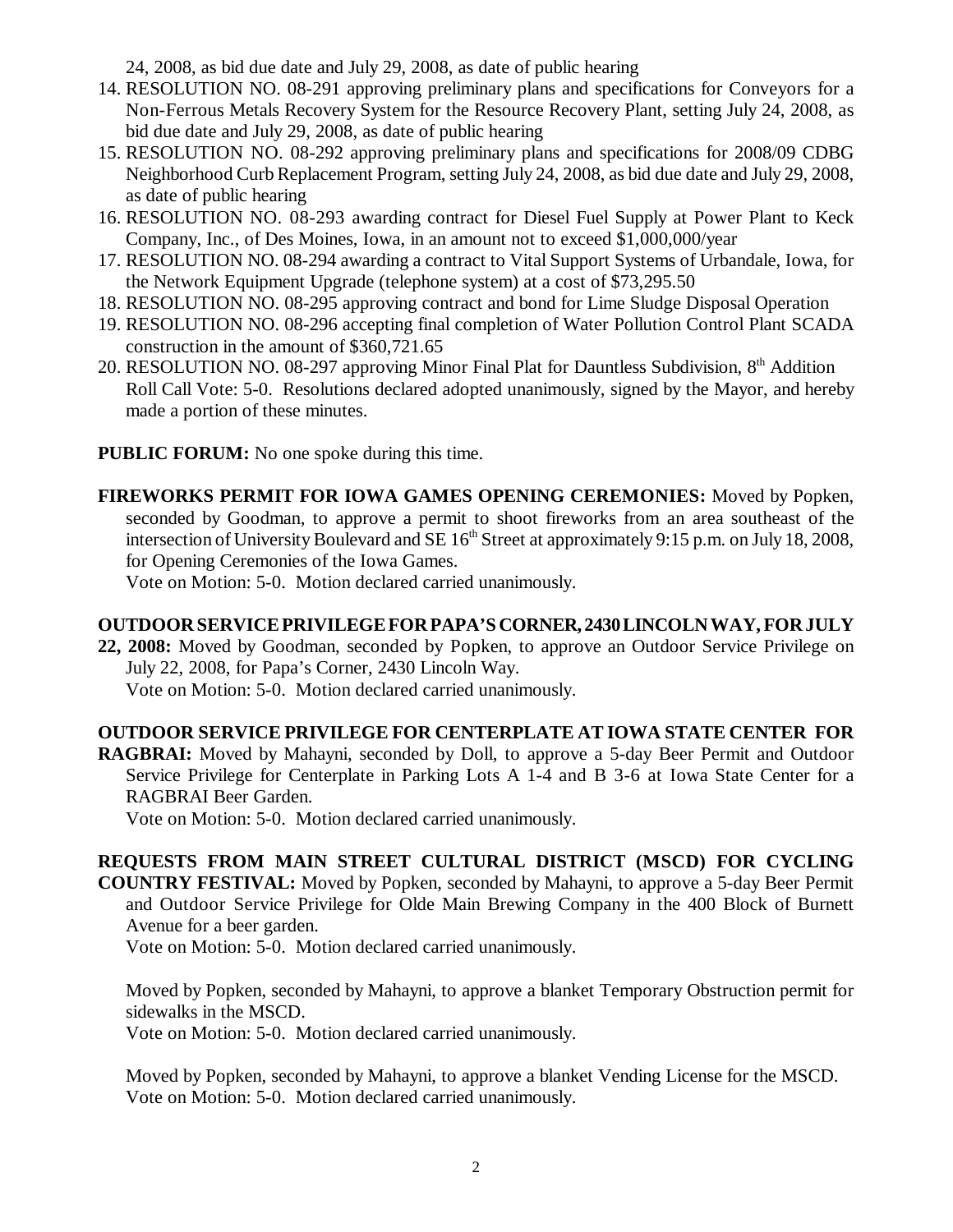Moved by Mahayni, seconded by Popken, to adopt RESOLUTION NO. 08-298 approving waiver of fee for the blanket Vending License.

Council Member Goodman advised that he would be abstaining from the vote due to a conflict of interest.

Roll Call Vote: 4-0-1. Voting aye: Doll, Larson, Mahayni, Popken. Voting nay: None. Abstaining: Goodman. Resolution declared adopted, signed by the Mayor, and hereby made a portion of these minutes.

Moved by Larson, seconded by Mahayni, to adopt RESOLUTION NO. 08-299 approving suspension of parking regulations and enforcement.

Roll Call Vote: 5-0. Resolution declared adopted unanimously, signed by the Mayor, and hereby made a portion of these minutes.

Moved by Goodman, seconded by Doll, to adopt RESOLUTION NO. 08-300 approving closure of Main Street, from Kellogg Avenue to Burnett Avenue; Burnett Avenue, from Main Street to 5<sup>th</sup> Street; and two parking stalls in front of Wheatsfield Cooperative on Douglas Avenue. Roll Call Vote: 5-0. Resolution declared adopted unanimously, signed by the Mayor, and hereby made a portion of these minutes.

Moved by Goodman, seconded by Popken, to adopt RESOLUTION NO. 08-301 approving usage of and waiver of fee for electricity in Tom Evans Plaza and in the alley behind Evert's. Roll Call Vote: 5-0. Resolution declared adopted unanimously, signed by the Mayor, and hereby made a portion of these minutes.

# **HEARING ON AMENDMENTS TO SOMERSET URBAN REVITALIZATION AREA PLANS:**

Mayor Campbell opened the public hearing. No one requested to speak, and the Mayor closed the hearing.

Planning and Housing Director Steve Osguthorpe explained that three Urban Revitalization Areas had been created for the Somerset Village development: Urban Revitalization Area #7, Somerset Urban Revitalization Area, and Somerset Town Center West Urban Revitalization Area. Urban Revitalization #7 has no expiration date; however, for the other two Areas, construction must have begun before July 1, 2008, in order to qualify for tax abatement. Since that expiration date has passed, the only tax abatement remaining in Somerset is for buildings built for sit-down restaurants, grocery stores, and commercial buildings with affordable residential units on the upper floors.

Mr. Osguthorpe reminded the City Council that, at its meeting of May 27, 2008, the City Council set this meeting date for a public hearing on an ordinance to repeal URA #7 and amend the plans for the other two Somerset URAs to provide for tax abatement for buildings constructed by July 1, 2011, for retail sale of goods or services as defined in Municipal Code Table 29.501(4)3. According to Director Osguthorpe, staff has been contacted by several owners of property in Somerset. None of those owners had concerns once they were told that the proposed actions would continue the tax abatement for new retail buildings. However, Tom Durkin, owner of the Ames Racquet and Fitness Center in Somerset, expressed concern that the added reference, i.e., constructed for retail sale of goods or services, would make future expansion of his building ineligible for tax abatement. Mr. Durkin is requesting the Council to consider the Fitness Center to be a retail service. Mr. Osguthorpe said, however, that Municipal Code Table 29.501(4)3 has health clubs and gyms listed as an Entertainment, Restaurant, and Recreation Trade use, not a Retail Sales and Services use.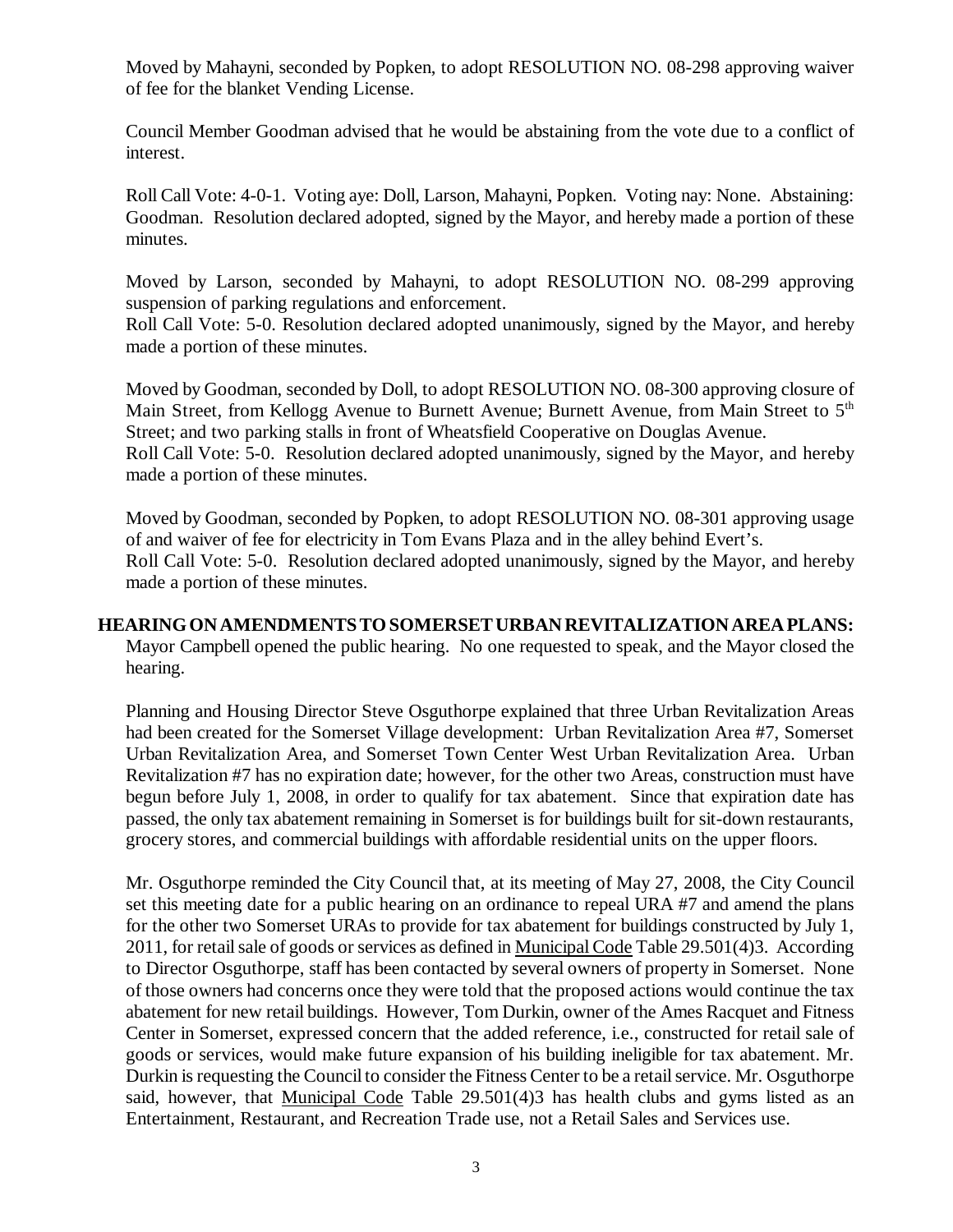It was noted that a letter from Tom Durkin, representing the Ames Racquet and Fitness Center, had been received by the City Council members requesting that "Entertainment, Restaurant, and Recreational Trade" be added to the proposed amendment. A letter in support of that proposal written by Chuck Winkleblack, Hunziker & Associates, had also been received and placed around the dais.

Council Member Larson asked what happens when an abated building's use changes. City Attorney Doug Marek told the Council that if a building met the terms of the abatement eligibility criteria at its completion, it does not matter if its use later changed.

Moved by Mahayni, seconded by Larson, to pass on first reading an ordinance repealing Urban Revitalization Area No. 7.

Roll Call Vote: 5-0. Motion declared carried unanimously.

Council Member Larson asked if the criteria for Items 26b and 27c are the same. Director Osguthorpe said that the same types of commercial development would be eligible for abatement. The difference is strictly in the boundaries, which were set under each Plan. Council Member Goodman pointed out that the boundaries could be repealed, which would create one large area. Council Member Larson indicated his desire to repeal the boundaries and have one large tax abatement area. He also asked to know the time line for abatement when businesses change owners and uses and who would enforce whether the abatement should continue to be in effect. Attorney Marek informed the Council that once a building meets the criteria, it qualifies for the tax abatement; the tax abatement does not end if the use later changes.

Moved by Larson, seconded by Mahayni, to adopt RESOLUTION NO. 08-302 approving an amendment to the Somerset Urban Revitalization Area Plan to allow tax abatement for buildings constructed by July 1, 2011, for retail sale of goods or services, as defined in Table 29.501(4)3 of the Municipal Code, and including sit-down restaurants, cafes and delicatessens, and health clubs and gyms.

Council Member Goodman recalled that he did not support this when it was referred back to staff and stated that he would not support this Resolution. He advised that he had served on the City Council when Somerset Town Center West was initially brought forward for development and recalled that the developer requested the property to be rezoned from residential to commercial, citing increased interest and demand for commercial development. That developer then came to a subsequent meeting and asked for abatement as an incentive for commercial development. Mr. Goodman said, additionally, he just learned at this meeting that if a building's use changes, the abatement does not end. It is his opinion that, with the addition of limited uses being allowed in a recently created Convenience Commercial Node at Bloomington and Stange Roads, traffic will increase and will add viability to the businesses in that area. He would like to see if development would occur without abatement. Council Member Goodman vehemently voiced his disapproval of continuing any tax abatement in this area since it cannot be guaranteed that the City would be getting anything from the abatement that it wants.

Attorney Marek clarified that, when the City Council approves an Urban Revitalization Area, it is setting criteria to encourage certain types of buildings. Even if the building remains empty, once it qualifies, it receives tax abatement even though no services would be provided.

Council Member Larson recalled that Mr. Goodman had initially opposed any commercial development at Bloomington and Stange Roads so as not to alter the original business owners'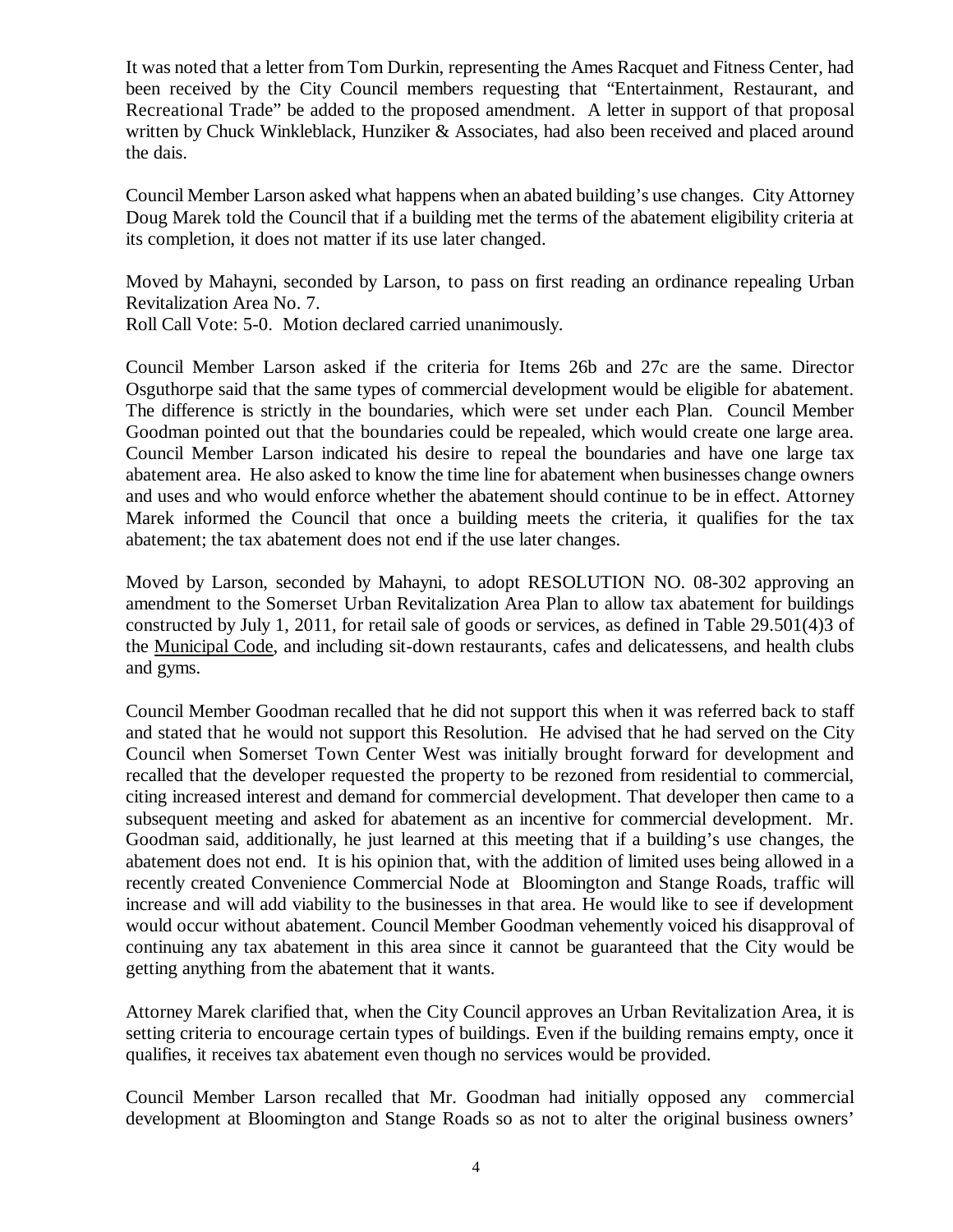investments in Somerset. However, the original business owners had tax abatement, and it would only seem fair that it should not now be taken away. If Council Member Goodman's logic for not supporting tax abatement for the Town Center West portion of Somerset could be endorsed, Mr. Larson feels that would be the resolution that would not be supported. However, the Somerset URA has different boundaries and was created under different circumstances, and Mr. Larson believes that resolution should be supported.

Council Member Goodman clarified that the City Council carefully crafted the Convenience Commercial Node at Bloomington and Stange so to accentuate the area with limited uses. It was specifically crafted to add energy and traffic to the area without hurting existing investments.

Roll Call Vote: 3-2. Voting aye: Doll, Larson, Mahayni. Voting nay: Goodman, Popken. Resolution failed.

Council Member Goodman asked when a motion to reconsider would have to be made. The Mayor advised that it would have to be at the next meeting.

Council Member Larson pointed out that there is a land owner who has expansion plans in the Somerset URA; that property would have qualified for abatement had the URA Plan not contained a sunset clause. He ultimately would like to see a motion to reconsider the vote on at least that Resolution. Although he supports abatement for the Town Center West area as well, there are no proposed projects pending.

Moved by Mahayni, seconded by Larson, to adopt RESOLUTION NO. 08-303 approving an amendment to the Town Center West Urban Revitalization Plan to allow tax abatement for buildings constructed by July 1, 2011, for retail sale of goods or services, as defined in Table 29.501(4)3 of the Municipal Code, and including sit-down restaurants, cafes and delicatessens, and health clubs and gyms.

Roll Call Vote: 3-2. Voting aye: Doll, Larson, Mahayni. Voting nay: Goodman, Popken. Resolution failed.

**HEARING ON 2008/09 ASPHALT RESURFACING PROGRAM AND 2008/09 SEAL COAT REMOVAL/ASPHALT RECONSTRUCTION PROGRAM:** The hearing was opened by the Mayor.

She closed same after no one requested to speak.

Moved by Mahayni, seconded by Goodman, to adopt RESOLUTION NO. 08-304 approving final plans and specifications and awarding a contract to Manatt's, Inc., of Ames, Iowa, in the amount of \$1,291,690.15.

Roll Call Vote: 5-0. Resolution declared adopted unanimously, signed by the Mayor, and hereby made a portion of these minutes.

**HEARING ON SALE OF THE SOUTH 8 FEET OF VACATED ALLEY LOCATED AT 1112 GRAND AVENUE:** The Mayor opened the public hearing. No one came forward to speak, and the Mayor closed the hearing.

Moved by Goodman, seconded by Mahayni, to adopt RESOLUTION NO. 08-305 approving conveyance by Quit Claim Deed to Nathan Saetveit and Deb Sondall Saetveit.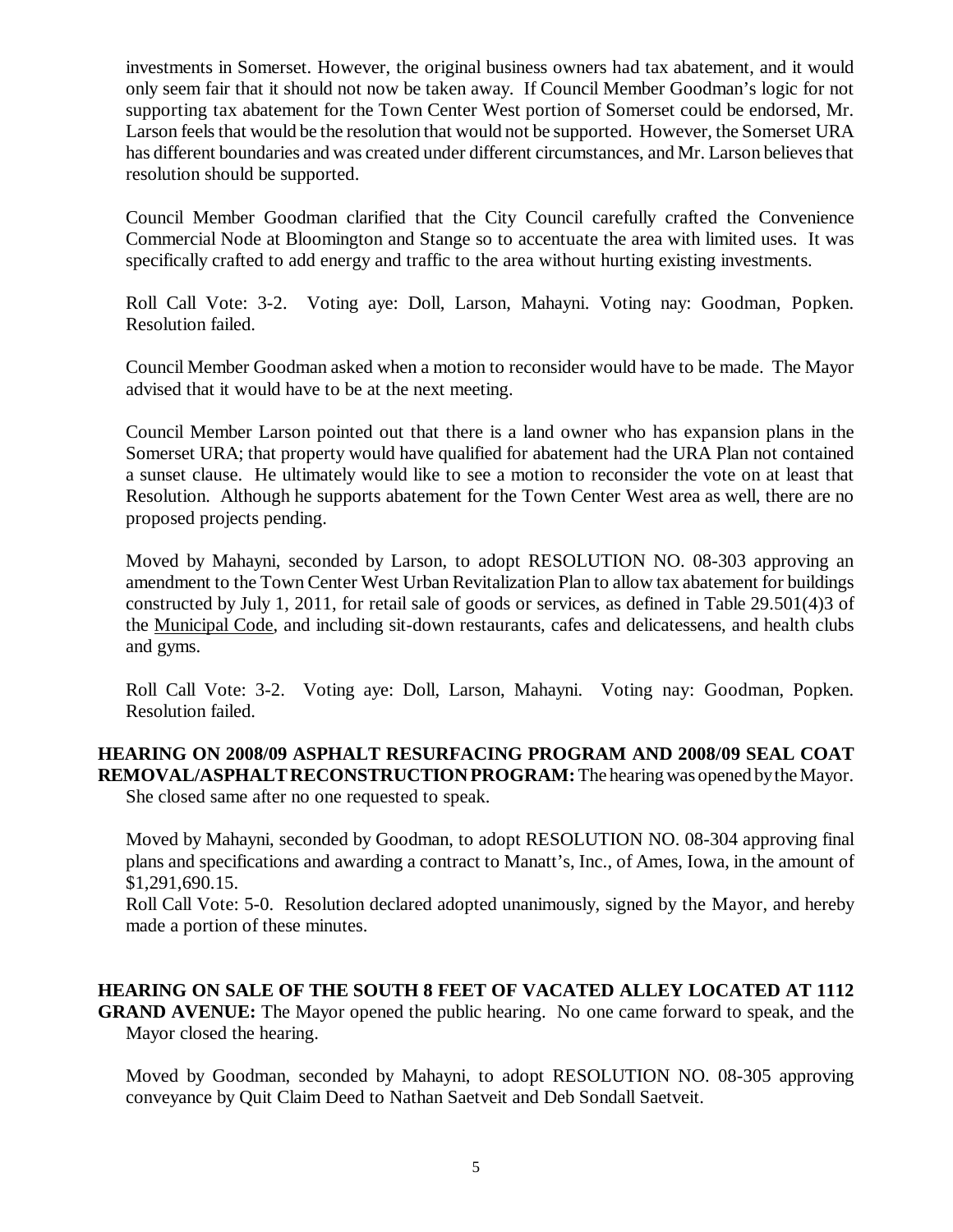Roll Call Vote: 5-0. Resolution declared adopted unanimously, signed by the Mayor, and hereby made a portion of these minutes.

Moved by Mahayni, seconded by Goodman, to adopt RESOLUTION NO. 08-306 accepting a rightof-way easement.

Roll Call Vote: 5-0. Resolution declared adopted unanimously, signed by the Mayor, and hereby made a portion of these minutes.

### **TEXT AMENDMENTS FOR LANDSCAPING STANDARDS AND REQUIRED PARKING:**

Planning and Housing Director Steve Osguthorpe advised that during a preliminary review of the layout of Fareway's proposed store at the intersection of Stange and Bloomington Roads, its representatives noted that the City's parking requirement for grocery stores was significantly higher than what its marketing practices require. Fareway's representatives indicated a willingness to provide more landscaping in lieu of what they believed to be surplus parking if the City would allow it.

Staff noted that the City's parking requirements for retail are higher than most jurisdictions across the state of Iowa. In fact, they are significantly higher than the national average parking demand for shopping centers and supermarkets. Mr. Osguthorpe stated that the City currently requires one parking space per 150 square feet of floor area.

According to Director Osguthorpe, staff members' experience with administering parking requirements in other jurisdictions reveals that retail parking can be reduced to a 1/300 ratio and function efficiently. Also, reducing parking and increasing landscaping would facilitate better integration of retail into residential areas, and increased landscaping would greatly enhance the visual quality of commercial areas. Lastly, it was noted that reduced parking and increased landscaping would further the City's goals under the "Cool Cities Initiative".

The Council was asked to consider the following text changes:

- 1. Eliminate reference to "minimum" parking, and instead, call it "required" parking.
- 2. Reduce the parking requirement for all retail, shopping centers, and grocery stores to approximately 1/300 square feet.
- 3. Increase the landscaping requirement for parking lots based upon the square footage of building, using the difference between the current and proposed parking ratio to quantify the increase.
- 4. Define "parking areas" to include associated drive aisles.

According to Mr. Osgurthorpe, the proposed standards could be applicable to all retail and grocery stores or could be applied to select zones, e.g., the Convenience Commercial Nodes. Staff believes that the changes could result in significant improvements in both the visual quality and environment of the City.

Council Member Popken asked what would happen if a business actually wanted more parking. Director Osguthorpe advised that it would be a matter of how the site could be configured; it would be done on a case-by-case basis. Council Member Goodman suggested that options such as permeable pavement might be considered for those businesses that want additional parking.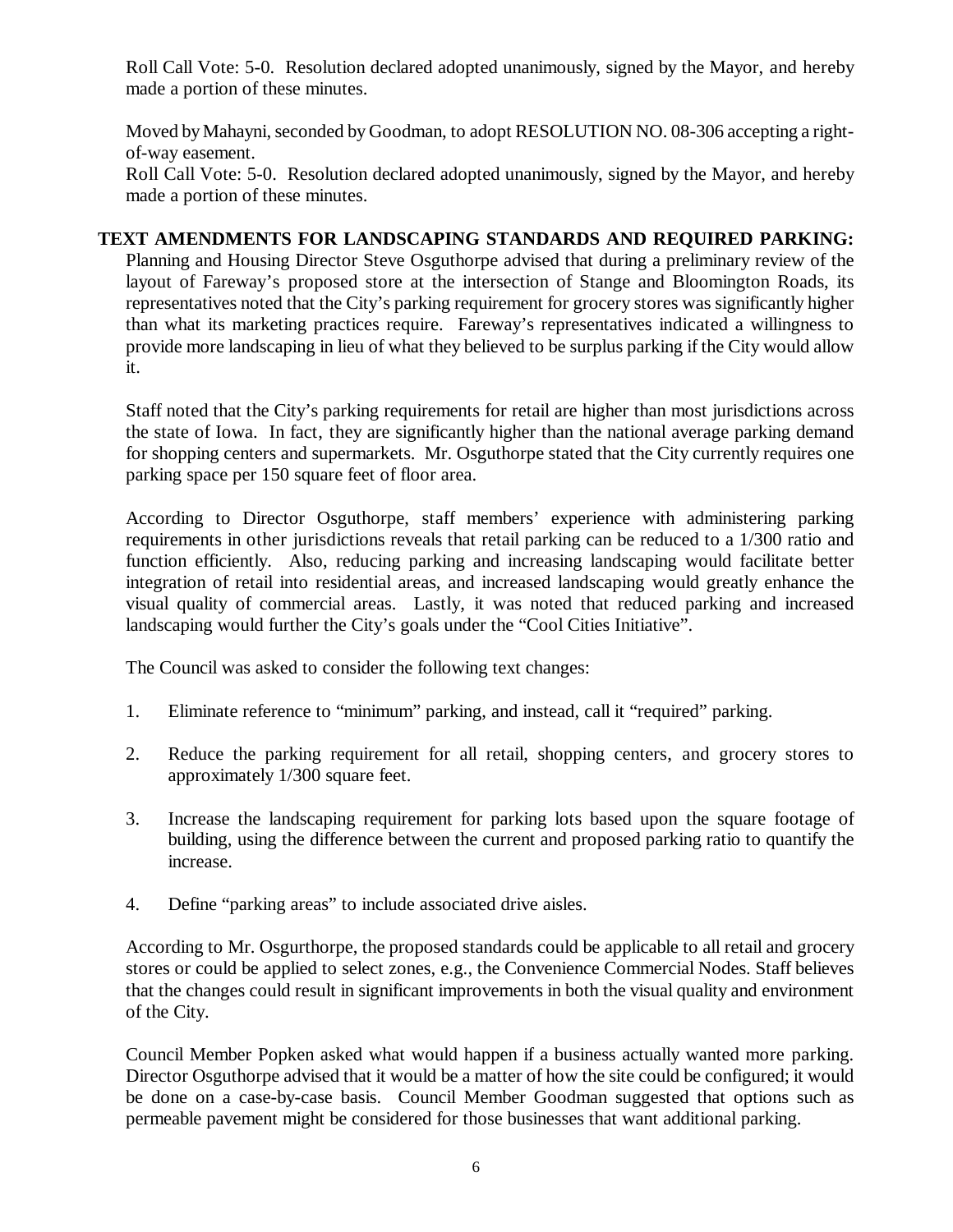Council Member Mahayni pointed that this proposal appeals to him particularly for those developments adjacent to residential areas. He would like staff to work something out for Fareway now, and discussion on the standards for other commercial developments could continue at a later date. Council Member Larson recommended that staff's proposal be made effective for Convenience Commercial Nodes (CCN), especially since the CCN at Bloomington and Stange is the only one being developed at this time. That would be a starting point, and if it proves successful, perhaps it could be expanded to other commercial areas.

Council Member Goodman noted that if the proposed standards would be approved for the CCN at Bloomington and Stange, it would include a medical clinic. He sees that as something that would be debatable as medical offices often need more parking. Director Osguthorpe clarified that the proposed standards would only be applicable to retail and grocery stores, not to medical clinics.

Moved by Goodman, seconded by Popken, to direct staff to refer the proposed changes to the Planning & Zoning Commission using a dual tract, firstly concentrating on standards for properties located in Convenience Commercial Nodes, and secondly, all other commercial areas. Vote on Motion: 5-0. Motion declared carried unanimously.

**PLANNING APPLICATION PROCESSING SCHEDULE:** Planning and Housing Department Director Osguthorpe advised that the Department is now fully staffed and ready to again implement a more-defined processing time frame for applications. He explained problems that had been encountered with the former processing schedule. Staff has drafted a new schedule that identifies key steps in the review process and identifies both City staff's and the applicant's responsibilities at each level of the review process. The new schedule also provides a more realistic time frame for staff to perform a quality review of applications.

Mr. Osguthorpe explained the new approach, giving examples of application processing times. He said that staff had shared the draft schedule with members of the development community on May 13, 2008. Most of the comments at that meeting had focused on Code amendments that attendees believed were needed to address some specific areas of the process, namely, timing of exterior lighting information; removing erosion control review from the Development Review Committee process, and omitting Planning & Zoning Commission review of Special Use Permits.

Council Member Larson explained that, in Ames, requests for Special Use Permits (SUPs) are reviewed by both the Planning & Zoning Commission and the Zoning Board of Adjustment. It was noted that the approval process for SUPs took an average of 57 days. Having served on the Planning & Zoning Commission, Mr. Larson stated that it was unclear to many Commission members as to why they needed to review SUP applications. City Manager Steve Schainker advised that a Code amendment would be needed to eliminate that step.

Moved by Goodman, seconded by Larson, to support the implementation of the proposed application processing schedule.

Vote on Motion: 5-0. Motion declared carried unanimously.

Motion by Larson, seconded by Mahayni, to direct staff to study and return with a recommendation to the City Council regarding the following: timing of submittal of exterior lighting information, removing erosion control review from the DRC process, and removing Planning & Zoning Commission review from the SUP process.

Vote on Motion: 5-0. Motion declared carried unanimously.